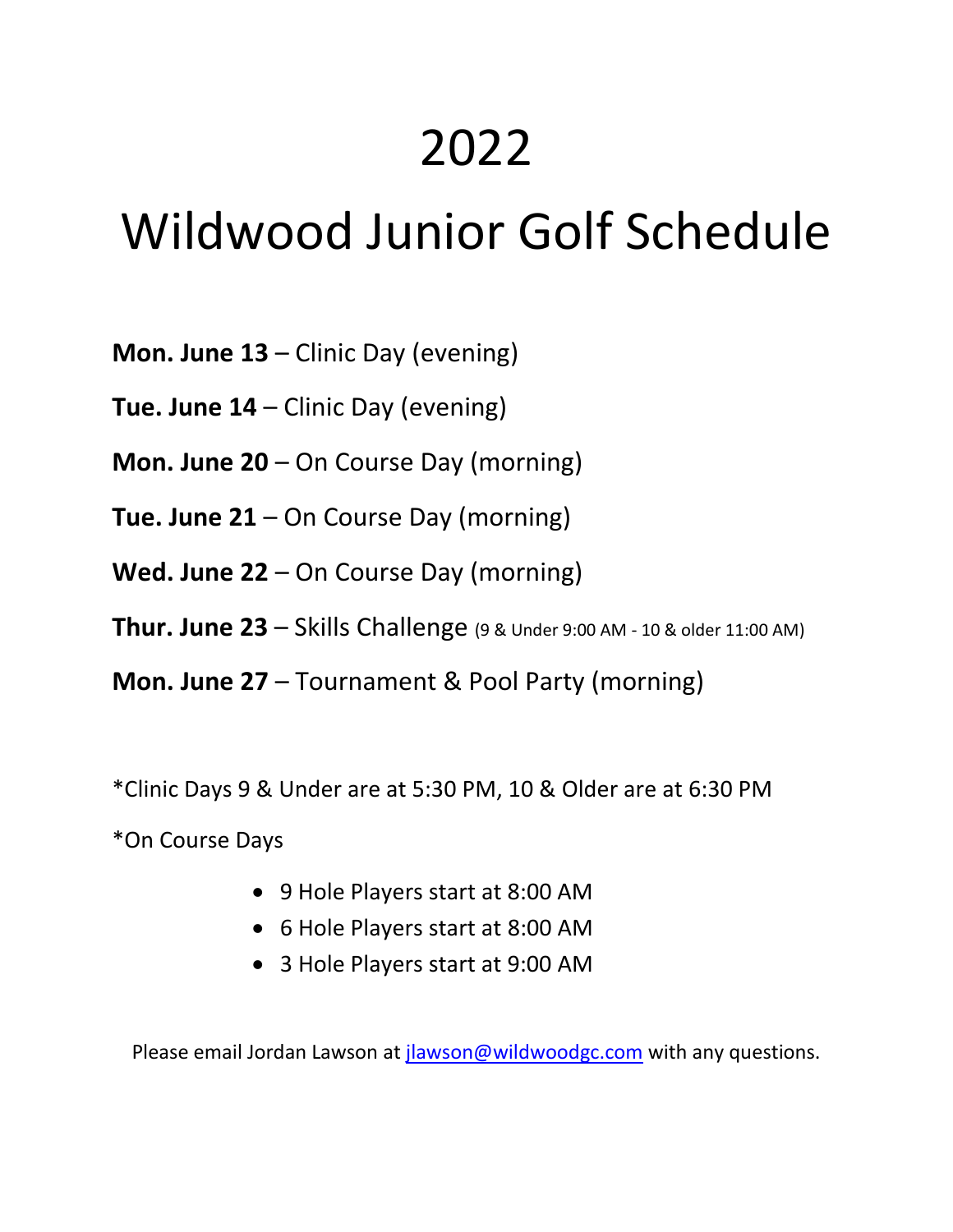## Wildwood Junior Golf – 2022 Registration Form

|                                                                                                                                             | <b>One Form Per Child</b> |            |
|---------------------------------------------------------------------------------------------------------------------------------------------|---------------------------|------------|
| Participant's Name The Age The Holes (Circle One)                                                                                           |                           |            |
|                                                                                                                                             |                           | 3, 6, or 9 |
|                                                                                                                                             |                           |            |
|                                                                                                                                             |                           |            |
|                                                                                                                                             |                           |            |
|                                                                                                                                             |                           |            |
| Shirt Size                                                                                                                                  |                           |            |
|                                                                                                                                             |                           |            |
| <u> 1989 - Johann Stoff, deutscher Stoffen und der Stoffen und der Stoffen und der Stoffen und der Stoffen und der</u><br>Fee: (Circle One) |                           |            |
| Member child or grandchild - \$100                                                                                                          |                           |            |
| Non-Member child - \$200                                                                                                                    |                           |            |
| Cash, credit, or checks are acceptable.                                                                                                     |                           |            |

Please make checks payable to Jordan Lawson